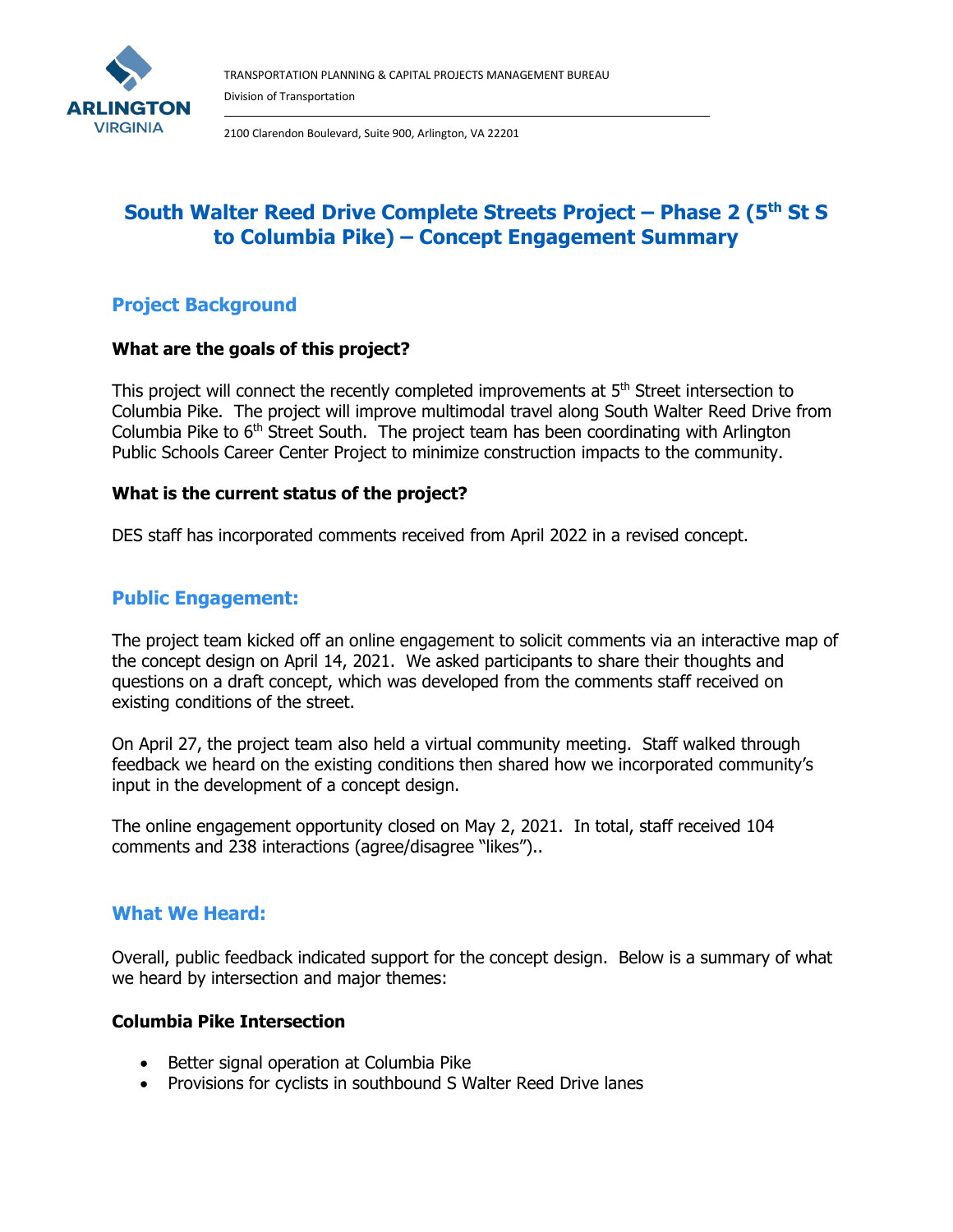#### **9th Street South Intersection**

- Traffic signal design and utility of turn lane configurations
- Bike protection at intersection

#### **6th Street South Intersection**

• Lack of pedestrian and bicycle connection to and from  $6<sup>th</sup>$  Street South

#### **Daylighting Protected Bike Lanes**

• Better visibility between people biking and people driving

#### **Alternate design to striping for wider sidewalks, bike lanes, and biophilia**

- Wider sidewalk and protected bike lanes
- More plantings and green space in large areas of striping in the road

#### **Continued Coordination with the Career Center Project**

## **What Changed and Didn't Change:**

As a result of the feedback from the online engagement and public meeting, the project team has developed a revised concept design.

#### **Columbia Pike Intersection**

The project team has passed along comments about the traffic signal operation on Columbia Pike to the Columbia Pike Multimodal Project team for their review. A bike box has been added to the southbound through-right lane on Walter Reed Drive to facilitate the transition from bike lane to shared lane or "sharrow" markings south of the Columbia Pike intersection. As there are no dedicated bike facilities on Columbia Pike, the bike box does not extend to the left turn lane.

#### **9th Street South Intersection**

A traffic signal is warranted at this intersection. Traffic signal design and lane configurations will be reviewed in greater detail in subsequent design plans.

The revised concept provides components of a protected intersection for the existing bike facilities along South Walter Reed Drive. We are unable to provide a complete protected intersection since there are no dedicated bike facilities on 9<sup>th</sup> Street South and right-of-way is a concern on 9th Street South.

## **6th Street South Intersection**

The revised concept proposes a crosswalk at this intersection for pedestrians and cyclists and two-way protected bike lane along a short stretch of westbound  $6<sup>th</sup>$  Street South. The proposed improvement will bridge a gap in existing facilities.